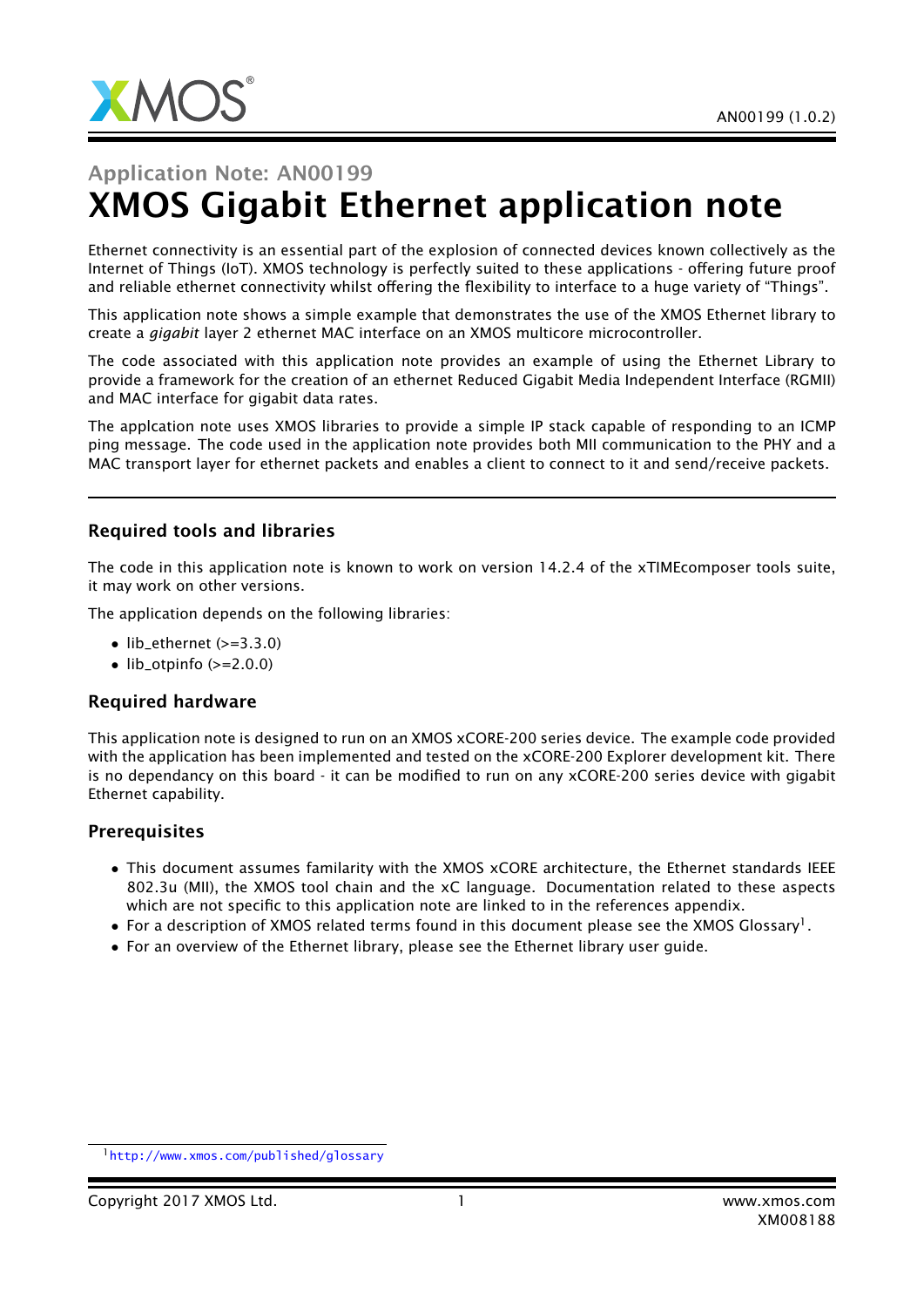

## 1 Overview

### 1.1 Introduction

The application note shows the use of the XMOS Ethernet library. The library allows multiple clients to access the Ethernet hardware. This application note uses the gigabit RGMII Ethernet MAC which uses 8 logical cores on a single tile (although one of those core can be shared with the application). The Ethernet library also provides 100Mbit MAC components which consume less resource on the xCORE device.

The gigabit MAC can handle line rate data packets through to the application layer and provides high performance streaming data, accurate packet timestamping, priority queuing and 802.1Qav traffic shaping.

RGMII provides the data transfer signals between the Ethernet PHY (Physical Layer Device or transceiver) and the xCORE device. The RGMII layer receives packets of data which are then routed by an Ethernet MAC layer to multiple processes running on the xCORE. SMI provides the management interface between the PHY and the xCORE device.



### 1.2 Block Diagram

Figure 1: Application block diagram

The application communicates with the Ethernet MAC that drives the RGMII data interface to the PHY. A separate PHY driver configures the PHY via the SMI serial interface.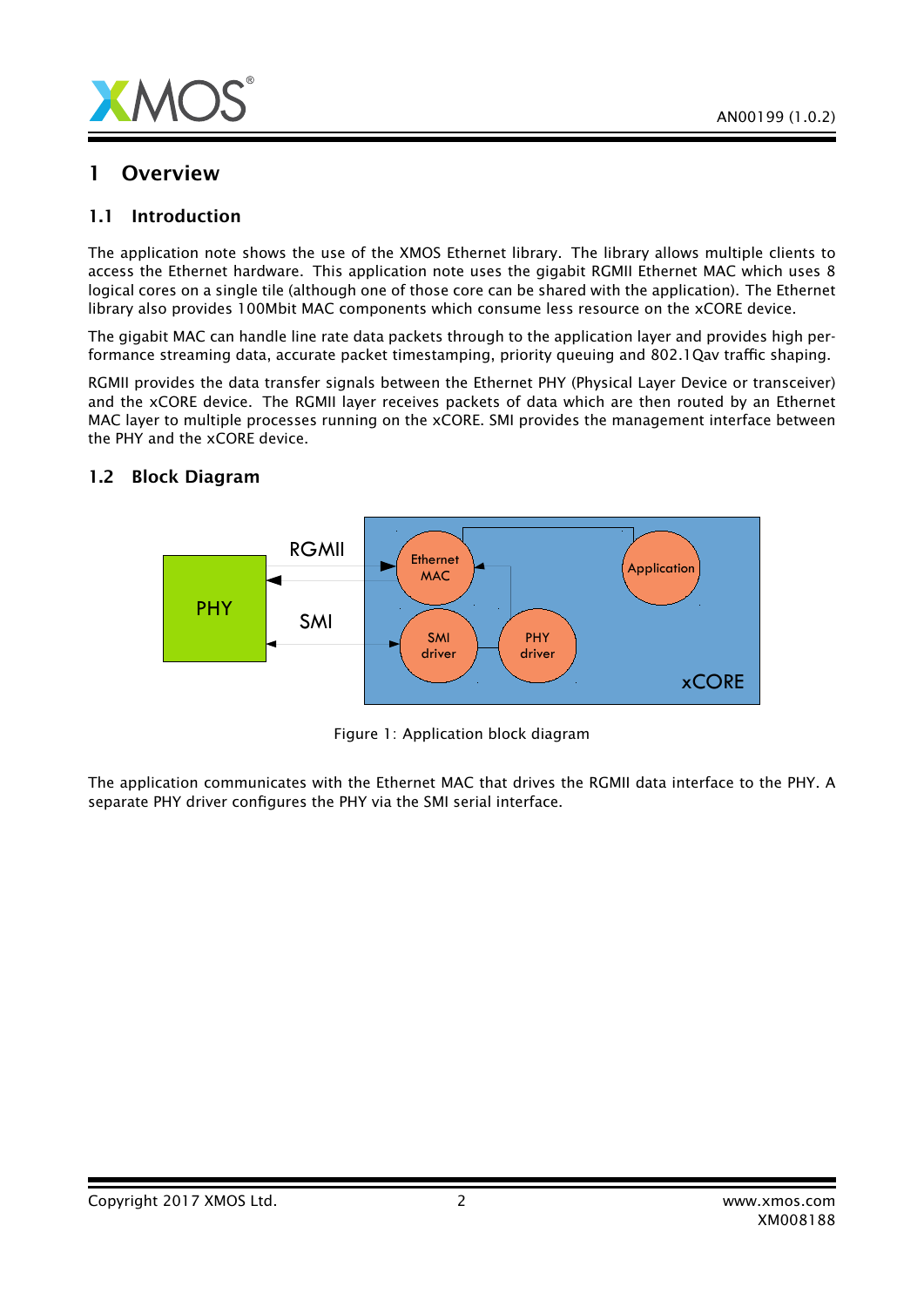

# 2 Gigabit Ethernet library demo

#### 2.1 The Makefile

The demo in this note uses the XMOS Ethernet library and shows a simple program communicating with the Ethernet library.

To start using the Ethernet library, you need to add lib\_ethernet to you Makefile:

USED\_MODULES = .. lib\_ethernet ...

This demo also gets the MAC address out of the xCORE OTP rom and is for the sliceKIT. So the Makefile also includes the OTP reading library (lib\_otpinfo):

USED\_MODULES = .. lib\_otpinfo ...

### 2.2 Allocating hardware resources

The Ethernet library requires the user to declare the ports that the RGMII MAC uses to communicate with the Ethernet PHY. These ports are fixed on the xCORE-200 series so in the main program they are declared using the RGMII\_PORTS\_INITIALIZER macro provided by the library. This means the application just needs to declare a structure in main.xc to pass to the MAC component.

rgmii\_ports\_t rgmii\_ports = on tile[1]: RGMII\_PORTS\_INITIALIZER;

The application needs to control the reset line of the PHY and configure the phy via the MDIO Serial Management Interface (SMI):

port  $p_{sim}$  mindio = on tile[1]:  $XSI_{P}ORT_{1}C$ ;  $port p\_smi_mdc = on tile[1]: XS1_PORT_1D;$ port p\_eth\_reset = on tile[1]: XS1\_PORT\_1N;

The final ports used in the application are the ones to access the internal OTP memory on the xCORE. These ports are fixed and can be intialized with the OTP\_PORTS\_INITIALIZER macro supplied by the lib\_otpinfo OTP reading library.

// These ports are for accessing the OTP memory otp\_ports\_t otp\_ports = on tile[0]: OTP\_PORTS\_INITIALIZER;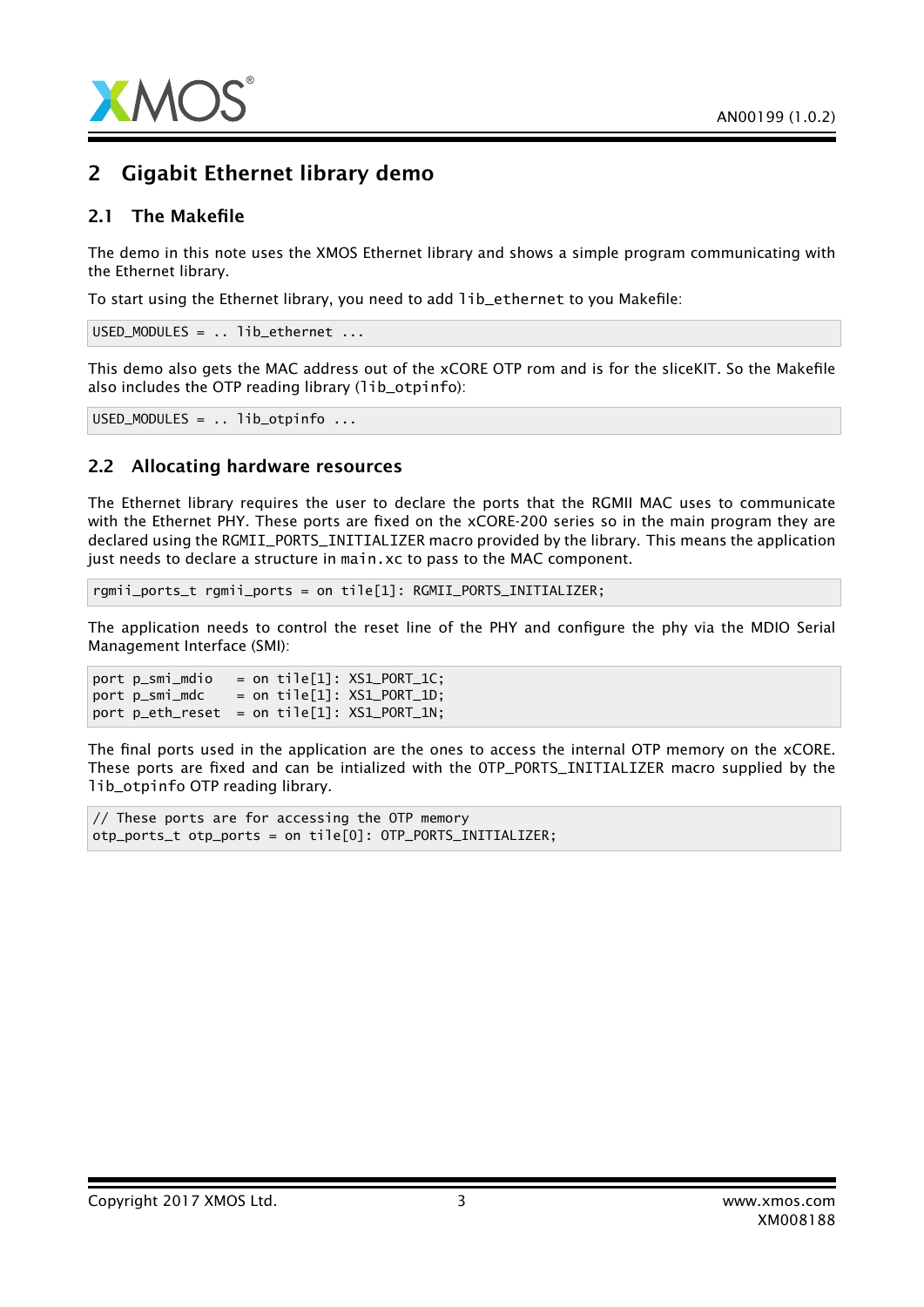

## 2.3 The application main() function

The main function in the program sets up the tasks in the application.

```
int main()
{
 ethernet_cfg_if i_cfg[NUM_CFG_CLIENTS];
  ethernet_rx_if i_rx[NUM_ETH_CLIENTS];
  ethernet_tx_if i_tx[NUM_ETH_CLIENTS];
 streaming chan c_rgmii_cfg;
 smi_if i_smi;
 par {
   on tile[1]: rgmii_ethernet_mac(i_rx, NUM_ETH_CLIENTS,
                                   i_tx, NUM_ETH_CLIENTS,
                                   null, null,
                                   c_rgmii_cfg,
                                   rgmii_ports,
                                   ETHERNET_DISABLE_SHAPER);
   on tile[1].core[0]: rgmii_ethernet_mac_config(i_cfg, NUM_CFG_CLIENTS, c_rgmii_cfg);
   on tile[1].core[0]: ar8035_phy_driver(i_smi, i_cfg[CFG_TO_PHY_DRIVER]);
   on tile[1]: smi(i_smi, p_smi_mdio, p_smi_mdc);
    on tile[0]: icmp_server(i_cfg[CFG_TO_ICMP],
                             i_rx[ETH_TO_ICMP], i_tx[ETH_TO_ICMP],
                            ip_address, otp_ports);
 }
 return 0;
}
```
The ramii ethernet mac and ramii ethernet mac config tasks communicate with the PHY and connect to the application via the three interfaces. The previously declared RGMII ports as arguments as well as an argument that determines whether the 802.1Qav traffic shaper is enabled.

The smi task is part of the Ethernet library and controls the SMI protocol to configure the PHY. It connects to the ar8035\_phy\_driver task which connects configuration of the PHY

The RGMII MAC is split into two tasks so that other tasks can be placed on the same logical core as the config task. In this example, the PHY driver task is placed on that core.

In this example, the rgmii\_ethernet\_mac task has two null arguments. These are two optional streaming channels parameters that are not used in this example but can be used for high priority, high speed traffic (see the Ethernet library user guide for details).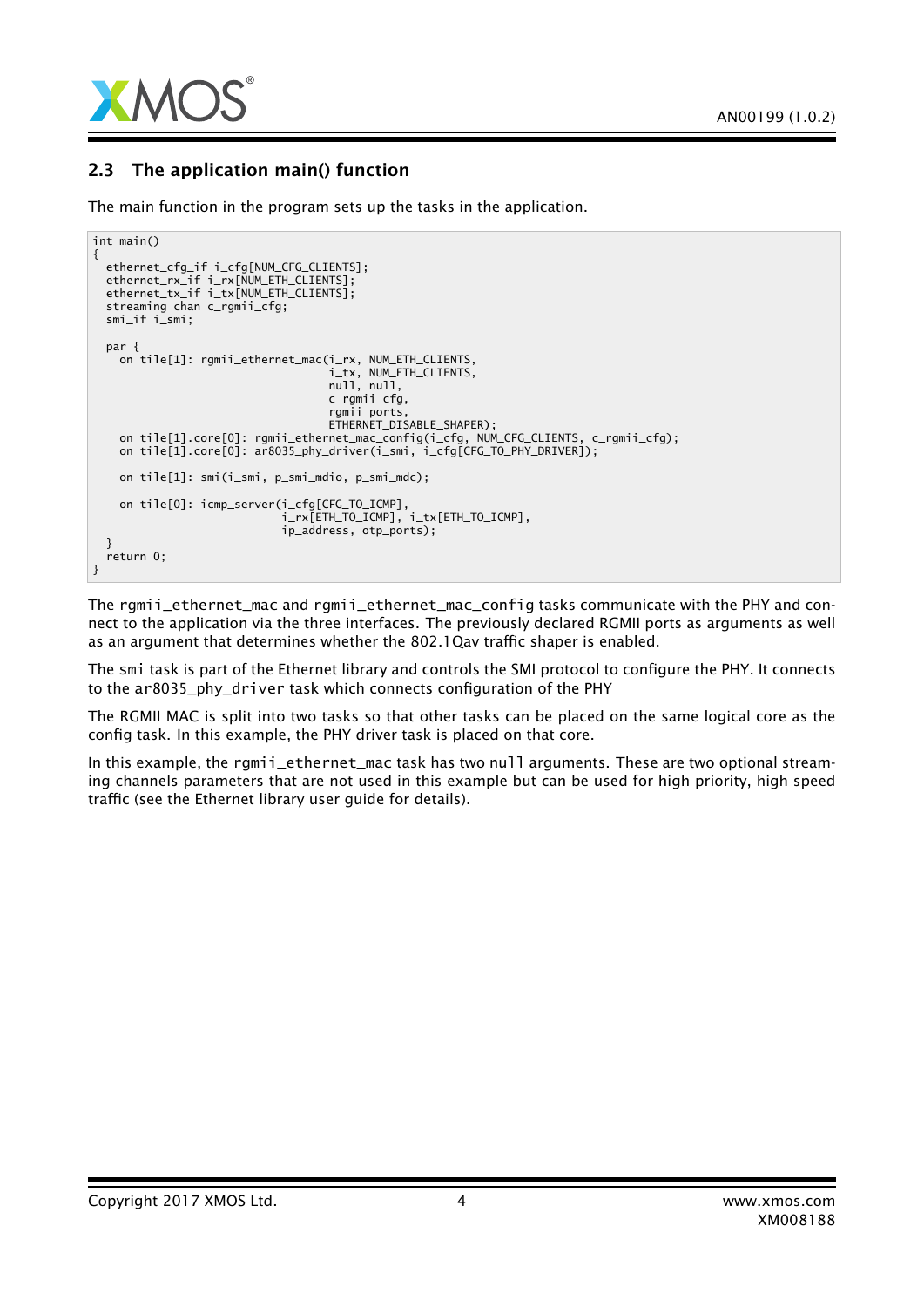

## 2.4 The PHY driver

The PHY drive task connects to both the Ethernet MAC (via the ethernet\_cfg\_if interface for configuration) and the SMI driver (via the smi\_if interface):

```
[[combinable]]
void ar8035_phy_driver(client interface smi_if smi,
                client interface ethernet_cfg_if eth) {
 ethernet_link_state_t link_state = ETHERNET_LINK_DOWN;
 ethernet_speed_t link_speed = LINK_1000_MBPS_FULL_DUPLEX;
 const int phy_reset_delay_ms = 1;
 const int link_poll_period_ms = 1000;
 const int phy_address = 0x4;
 timer tmr;
 int t;
 tmr :> t;
 p_eth_reset <: 0;
 delay_milliseconds(phy_reset_delay_ms);
 p_eth_reset <: 1;
 while (smi_phy_is_powered_down(smi, phy_address));
 smi_configure(smi, phy_address, LINK_1000_MBPS_FULL_DUPLEX, SMI_ENABLE_AUTONEG);
 while (1) {
    select {
    case tmr when timerafter(t) : t:
      ethernet_link_state_t new_state = smi_get_link_state(smi, phy_address);
      // Read AR8035 status register bits 15:14 to get the current link speed
      if (new_state == ETHERNET_LINK_UP) {
        link_speed = (ethernet_speed_t)(smi.read_reg(phy_address, 0x11) >> 14) & 3;
      }
      if (new_state != link_state) {
        link_state = new_state;
       eth.set_link_state(0, new_state, link_speed);
      }
      t += link_poll_period_ms * XS1_TIMER_KHZ;
      break;
   }
 }
}
```
The first action the drive does is wait for the PHY to power up and then configure the PHY. This is done via library functions provided by the Ethernet library.

The main body of the drive is an infinite loop that periodically reacts to a timer event in an xC select statement. A a set period it checks the state of the PHY over SMI and then informs the MAC of this state via the eth.set\_link\_state call. This way the MAC can know about link up/down events or change of link speed.

### 2.5 ICMP Packet Processing

The packet processing in the application is handled by the icmp\_server task which is defined in the file icmp.xc. This function connects to the ethernet MAC via a transmit, receive and configuration interface:

```
[[combinable]]
void icmp_server(client ethernet_cfg_if cfg,
                 client ethernet_rx_if rx,
                 client ethernet_tx_if tx,
                 const unsigned char ip_address[4],
                 otp_ports_t &otp_ports)
{
```
The first thing the task performs is configuring its connection to the MAC. The MAC address is configured by reading a MAC address out of OTP (using the otp\_board\_info\_get\_mac function from the OTP reading library) and then calling the set\_macaddr interface function: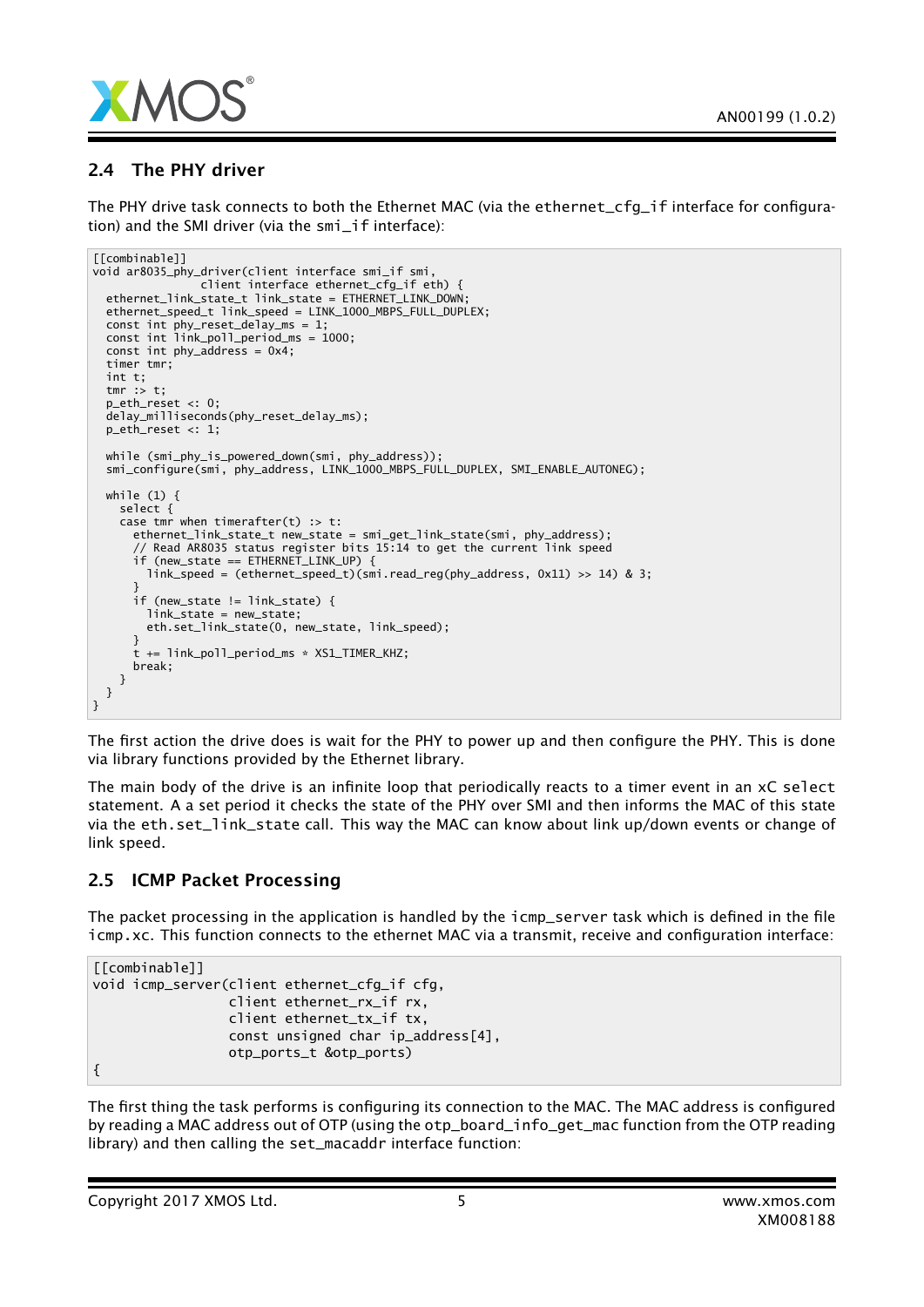

```
unsigned char mac_address[MACADDR_NUM_BYTES];
ethernet_macaddr_filter_t macaddr_filter;
// Get the mac address from OTP and set it in the ethernet component
otp_board_info_get_mac(otp_ports, 0, mac_address);
size_t index = rx.get_index();
cfg.set_macaddr(0, mac_address);
```
After this, the task configures filters to determine which type of packets is will receive from the MAC:

```
memcpy(macaddr_filter.addr, mac_address, sizeof mac_address);
cfg.add_macaddr_filter(index, 0, macaddr_filter);
// Add broadcast filter
memset(macaddr_filter.addr, 0xff, sizeof mac_address);
cfg.add_macaddr_filter(index, 0, macaddr_filter);
// Only allow ARP and IP packets to the app
cfg.add_ethertype_filter(index, 0x0806);
cfg.add_ethertype_filter(index, 0x0800);
```
The task then proceeds into an infinite loop that waits for a packet from the MAC and then processes it:

```
while (1)
  {
    select {
    case rx.packet_ready():
     unsigned char rxbuf[ETHERNET_MAX_PACKET_SIZE];
     unsigned char txbuf[ETHERNET_MAX_PACKET_SIZE];
      ethernet_packet_info_t packet_info;
      rx.get_packet(packet_info, rxbuf, ETHERNET_MAX_PACKET_SIZE);
     if (packet_info.type != ETH_DATA)
        continue;
     if (is_valid_arp_packet(rxbuf, packet_info.len, ip_address))
      {
        int len = build_arp_response(rxbuf, txbuf, mac_address, ip_address);
        tx.send_packet(txbuf, len, ETHERNET_ALL_INTERFACES);
        debug_printf("ARP response sent\n");
      }
     else if (is_valid_icmp_packet(rxbuf, packet_info.len, ip_address))
      {
        int len = build_icmp_response(rxbuf, txbuf, mac_address, ip_address);
        tx.send_packet(txbuf, len, ETHERNET_ALL_INTERFACES);
        debug_printf("ICMP response sent\n");
      }
     break;
    }
 }
}
```
The xC select statement will wait for the event rx.packet\_ready() which is a receive notification from the MAC (see the Ethernet library user guide for details of the ethernet receive interface). When a packet arrives the rx.get\_packet call will retreive the packet from the MAC.

After the packet is processed the tx.send\_packet call will send the created reponse packet to the MAC.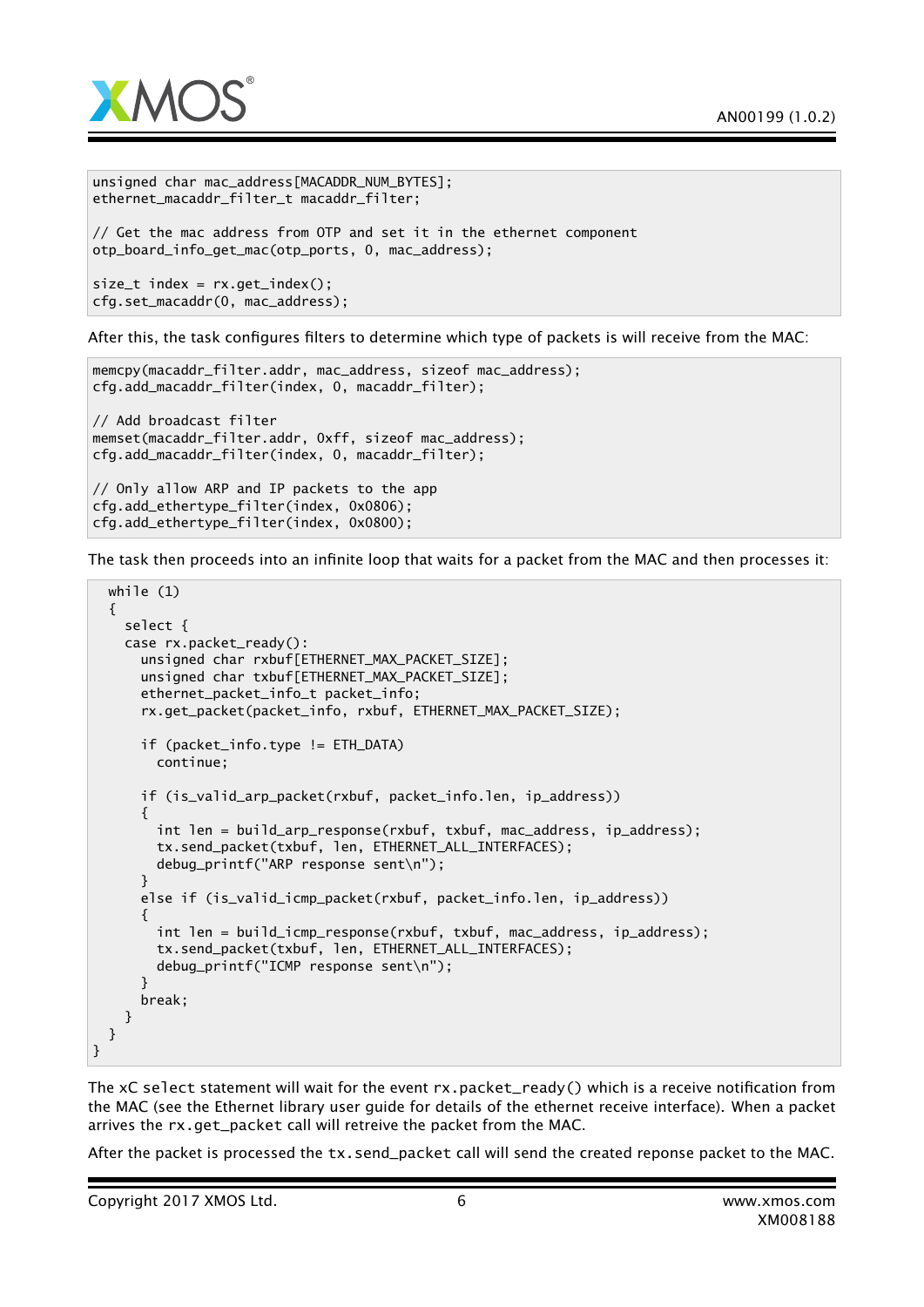Ξ



Details of the packet processing functions is\_valid\_arp\_packet, build\_arp\_response, is\_valid\_icmp\_packet and build\_icmp\_response can be found in the icmp.xc file. The functions implement the ICMP protocol.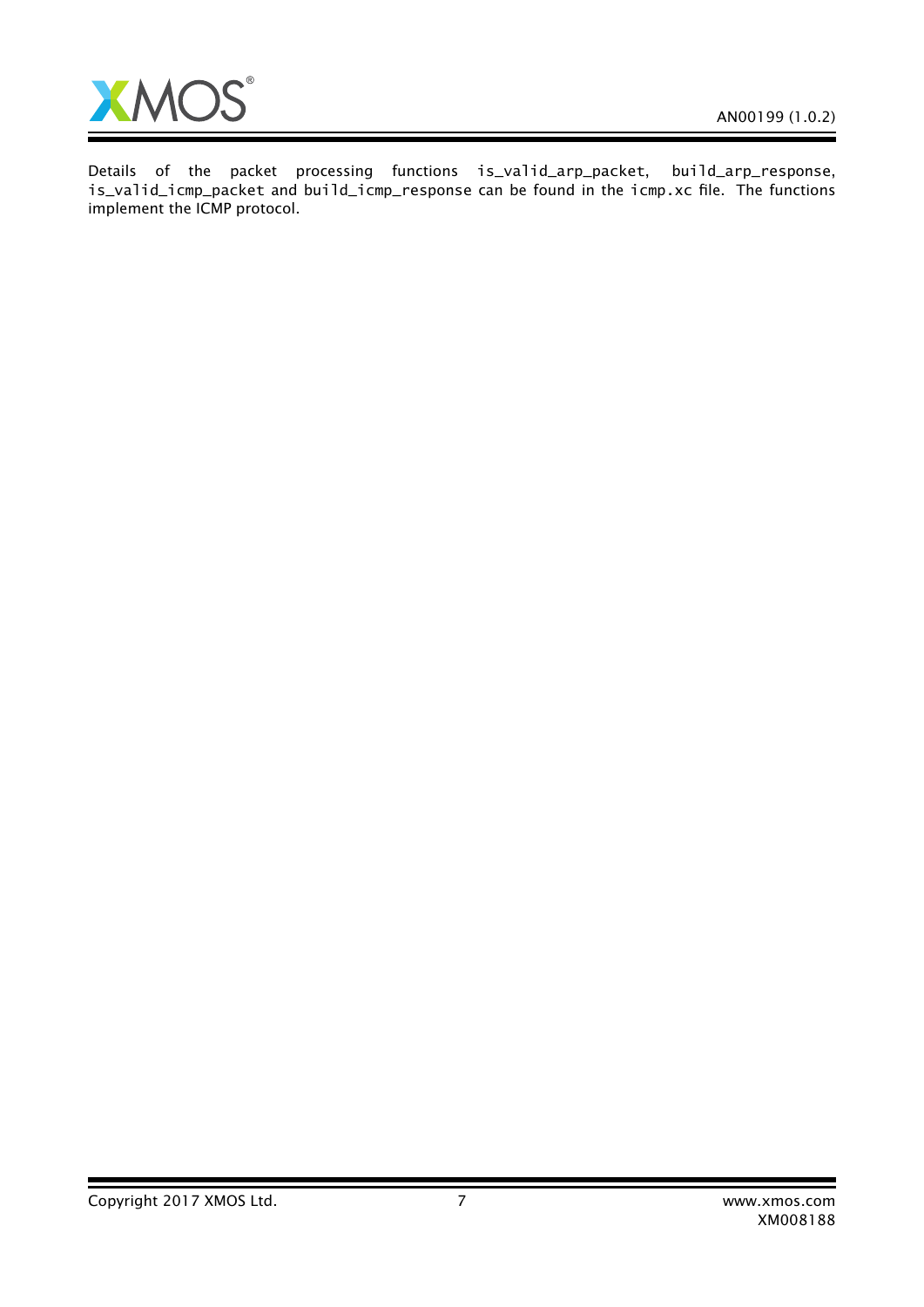

## APPENDIX A - Demo Hardware Setup

- To run the demo, connect the PC to the XTAG USB debug adapter to xCORE-200 explorer XSYS connector
- Connect the XTAG to the host PC using a USB cable
- Connect the ethernet jack to the host PC or to the network switch using an ethernet cable.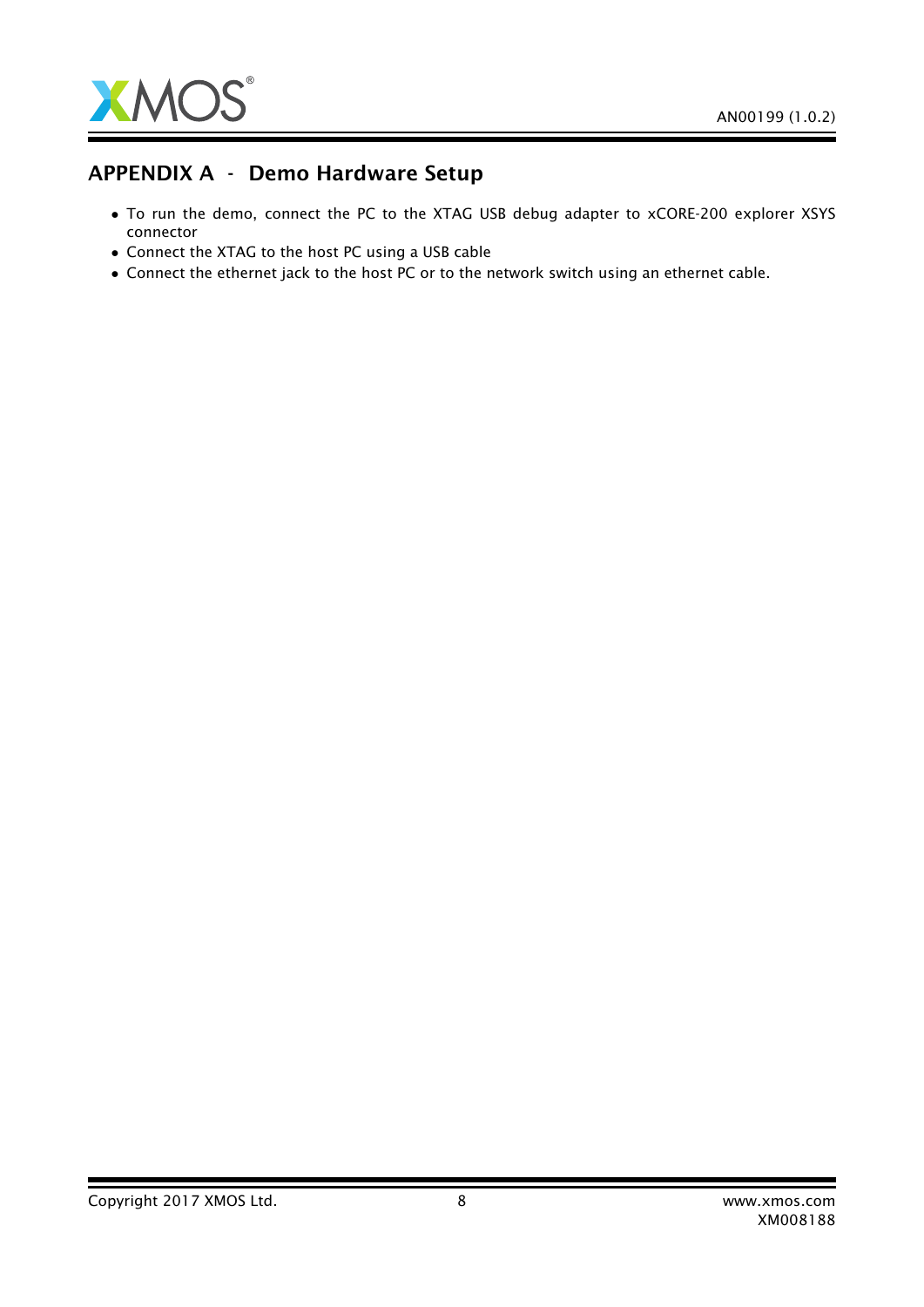

# APPENDIX B - Launching the demo device

Once the application source code is imported into the tools you can edit the demo to configure the IP address the ICMP code uses. This is declared as a data structure in main.xc (which is then passed to the icmp\_server function):

static unsigned char ip\_address[4] =  ${192, 168, 1, 178}$ ;

Alter this value to an IP address that works on your network.

You can now build the project which will generate the binary file required to run the demo application. Once the application has been built you need to download the application code onto the xCORE-200 explorer. Here you use the tools to load the application over JTAG onto the xCORE device.

- Select Run Configuration.
- In Main menu, enable xSCOPE in Target I/O options.
- In XScope menu, enable Offline [XScope] Mode.
- Click Apply and then Run.

When the processor has finished booting you will see the following text in the xTIMEcomposer console window when **ping**-ed from the host.



<span id="page-8-0"></span>Figure 2: Response on xTIMEcomposer console for Ping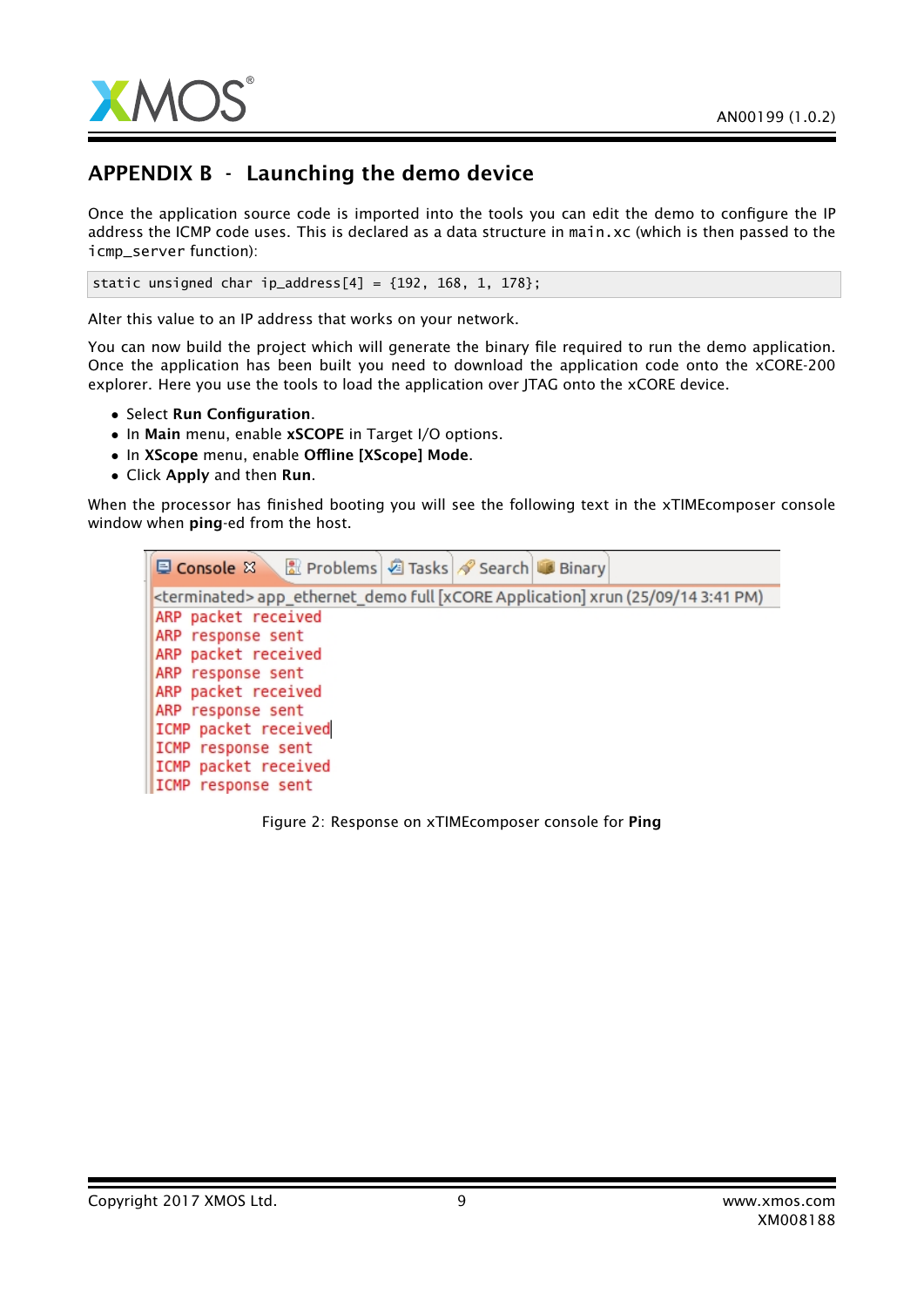

#### **O** O yuvaraj@yuvaraj-PC: ~

| yuvaraj@yuvaraj-PC:~\$ ping 169.254.8.100                                      |
|--------------------------------------------------------------------------------|
| PING 169.254.8.100 (169.254.8.100) 56(84) bytes of data.                       |
| From 169.254.8.175 icmp_seq=1 Destination Host Unreachable                     |
| From 169.254.8.175 icmp seq=2 Destination Host Unreachable                     |
| From 169.254.8.175 icmp seq=3 Destination Host Unreachable                     |
|                                                                                |
| From 169.254.8.175 icmp_seq=4 Destination Host Unreachable                     |
| From 169.254.8.175 icmp_seq=5 Destination Host Unreachable                     |
| From 169.254.8.175 icmp seq=6 Destination Host Unreachable                     |
| From 169.254.8.175 icmp seq=7 Destination Host Unreachable                     |
| From 169.254.8.175 icmp seq=8 Destination Host Unreachable                     |
| From 169.254.8.175 icmp seq=9 Destination Host Unreachable                     |
| From 169.254.8.175 icmp seg=10 Destination Host Unreachable                    |
| From 169.254.8.175 icmp seq=11 Destination Host Unreachable                    |
| From 169.254.8.175 icmp seq=12 Destination Host Unreachable                    |
| From 169.254.8.175 icmp seq=13 Destination Host Unreachable                    |
| From 169.254.8.175 icmp seq=14 Destination Host Unreachable                    |
| From 169.254.8.175 icmp seq=15 Destination Host Unreachable                    |
| $\overline{C}$                                                                 |
| $\cdots$ 169.254.8.100 ping statistics $\cdots$                                |
| 40 packets transmitted, 0 received, +15 errors, 100% packet loss, time 39270ms |
| pipe 3                                                                         |
| yuvaraj@yuvaraj-PC:~\$                                                         |

Figure 3: Response on Host PC for Ping

On the above *ping* response on host, out of 40 packets transmitted to device first 15 packet couldn't able to reach the device. During this period, device will respond as ARP packet received. After that device (remaining 35 packets) responds as ICMP packet received. (Figure [2\)](#page-8-0)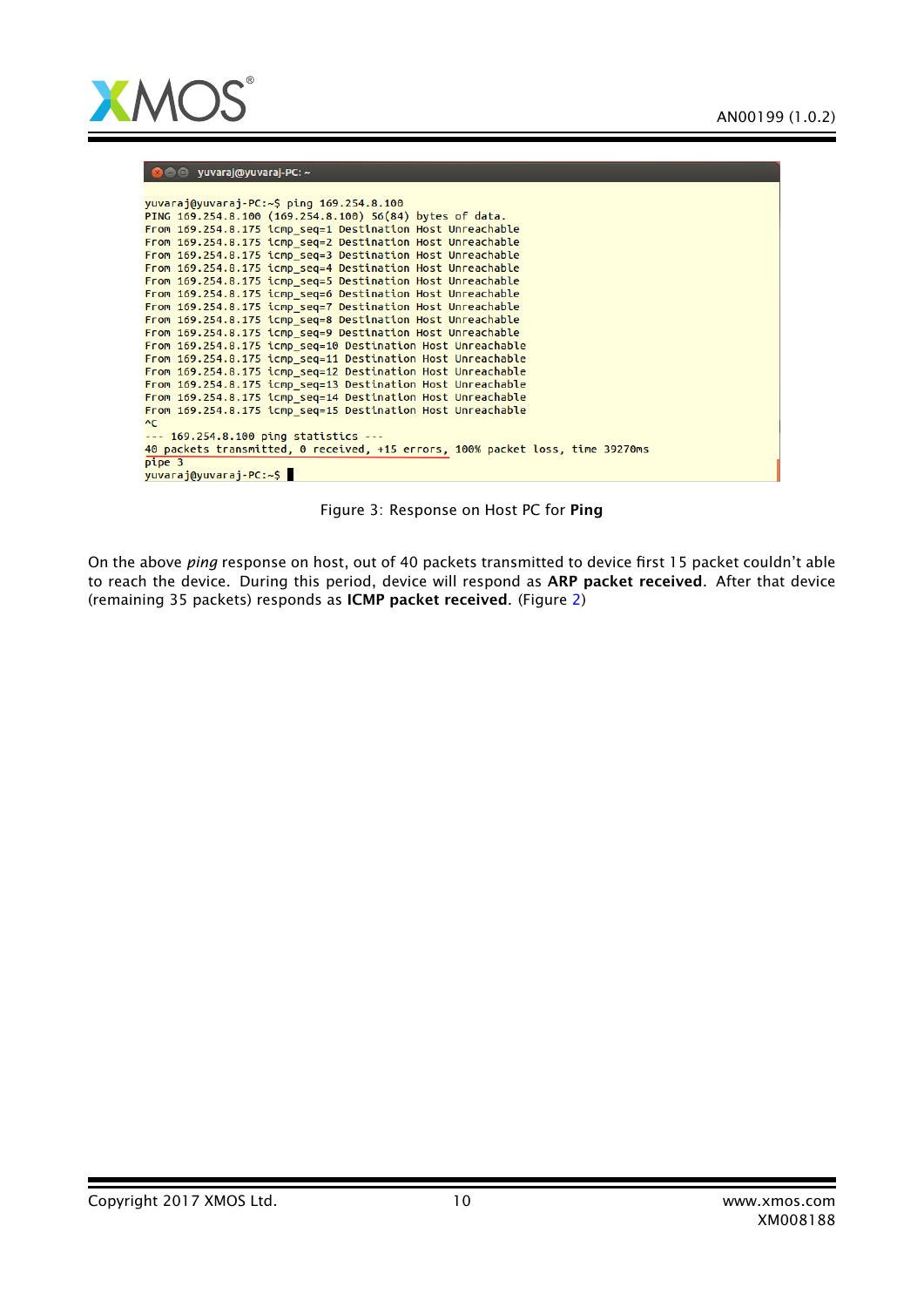

## APPENDIX C - References

XMOS Tools User Guide <http://www.xmos.com/published/xtimecomposer-user-guide> XMOS xCORE Programming Guide <http://www.xmos.com/published/xmos-programming-guide> XMOS Layer 2 Ethernet MAC Component <https://www.xmos.com/published/xmos-layer-2-ethernet-mac-component> IEEE 802.3 Ethernet Standards <http://standards.ieee.org/about/get/802/802.3.html> Ethernet Basics [http://homepage.smc.edu/morgan\\_david/linux/n-protocol-09-ethernet.pdf](http://homepage.smc.edu/morgan_david/linux/n-protocol-09-ethernet.pdf) Ethernet Frame [http://en.wikipedia.org/wiki/Ethernet\\_frame](http://en.wikipedia.org/wiki/Ethernet_frame) Ethernet Timestamps [http://m.eetindia.co.in/STATIC/PDF/200906/EEIOL\\_2009JUN03\\_NETD\\_TA\\_01.pdf?SOURCES=DOWNLOAD](http://m.eetindia.co.in/STATIC/PDF/200906/EEIOL_2009JUN03_NETD_TA_01.pdf?SOURCES=DOWNLOAD) MAC address [http://en.wikipedia.org/wiki/MAC\\_address](http://en.wikipedia.org/wiki/MAC_address) Ethernet Type <http://en.wikipedia.org/wiki/EtherType> Internet Control Message Protocol [http://en.wikipedia.org/wiki/Internet\\_Control\\_Message\\_Protocol](http://en.wikipedia.org/wiki/Internet_Control_Message_Protocol)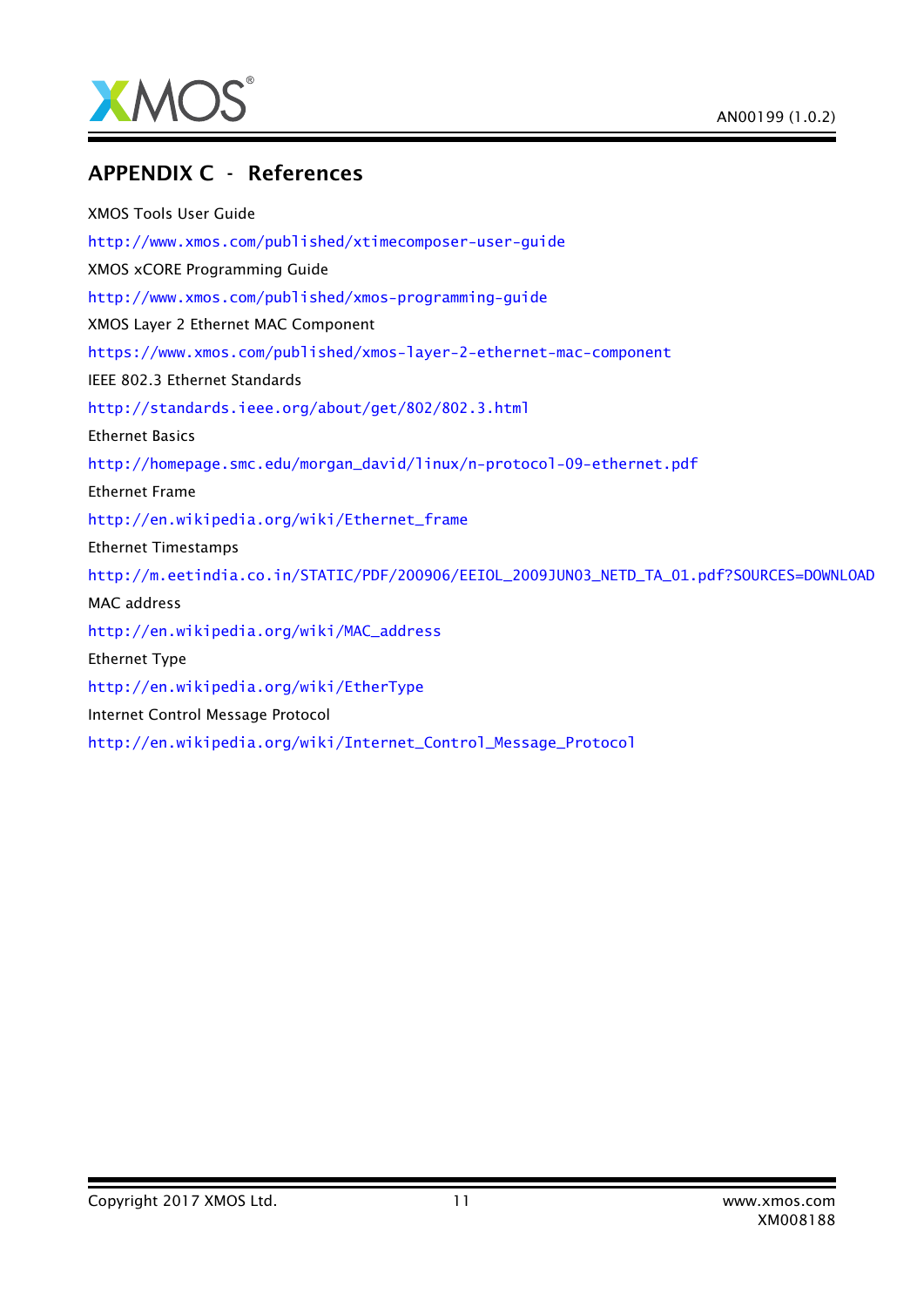

## APPENDIX D - Full Source code listing

// Copyright (c) 2015-2016, XMOS Ltd, All rights reserved

#### D.1 Source code for main.xc

```
#include <xs1.h>
#include <platform.h>
#include "otp_board_info.h"
#include "ethernet.h"
#include "icmp.h"
#include "smi.h"
#include "debug_print.h"
// These ports are for accessing the OTP memory
otp_ports_t otp_ports = on tile[0]: OTP_PORTS_INITIALIZER;
rgmii_ports_t rgmii_ports = on tile[1]: RGMII_PORTS_INITIALIZER;
port p_smi_mdio = on tile[1]: XS1_PORT_1C;
port p\_smi_mdc = on tile[1]: XSL_PORT_1;port p_eth_reset = on tile[1]: XS1_PORT_1N;
static unsigned char ip_address[4] = {192, 168, 1, 178};// An enum to manage the array of connections from the ethernet component
// to its clients.
enum eth_clients {
  ETH_TO_ICMP
  NUM_ETH_CLIENTS
};
enum cfg_clients {
   CFG_TO_ICMP,
   CFG_TO_PHY_DRIVER,
  NUM_CFG_CLIENTS
};
[[combinable]]
void ar8035_phy_driver(client interface smi_if smi,
                client interface ethernet_cfg_if eth) {
  ethernet_link_state_t link_state = ETHERNET_LINK_DOWN;
  ethernet_speed_t link_speed = LINK_1000_MBPS_FULL_DUPLEX;
   const int phy_reset_delay_ms = 1;
   const int link_poll_period_ms = 1000;
  const int phy_address = 0x4;
  timer tmr;
  int t;
  tmr : t;
  p_eth_reset <: 0;
  delay_milliseconds(phy_reset_delay_ms);
  p_eth_reset <: 1;
   while (smi_phy_is_powered_down(smi, phy_address));
   smi_configure(smi, phy_address, LINK_1000_MBPS_FULL_DUPLEX, SMI_ENABLE_AUTONEG);
  while (1) {
    select {
    case tmr when timerafter(t) \Rightarrow t:
       ethernet_link_state_t new_state = smi_get_link_state(smi, phy_address);
       // Read AR8035 status register bits 15:14 to get the current link speed
       if (new_state == ETHERNET_LINK_UP) {
        link speed = (ethernet speed t)(smi.read reg(phy address, 0x11) >> 14) & 3;
       }
       if (new_state != link_state) {
        link_state = new_state;
        eth.set_link_state(0, new_state, link_speed);
      }
      t += link_poll_period_ms * XSL_TIMER_KHZ;
      break;
    }
  }
\vert }
```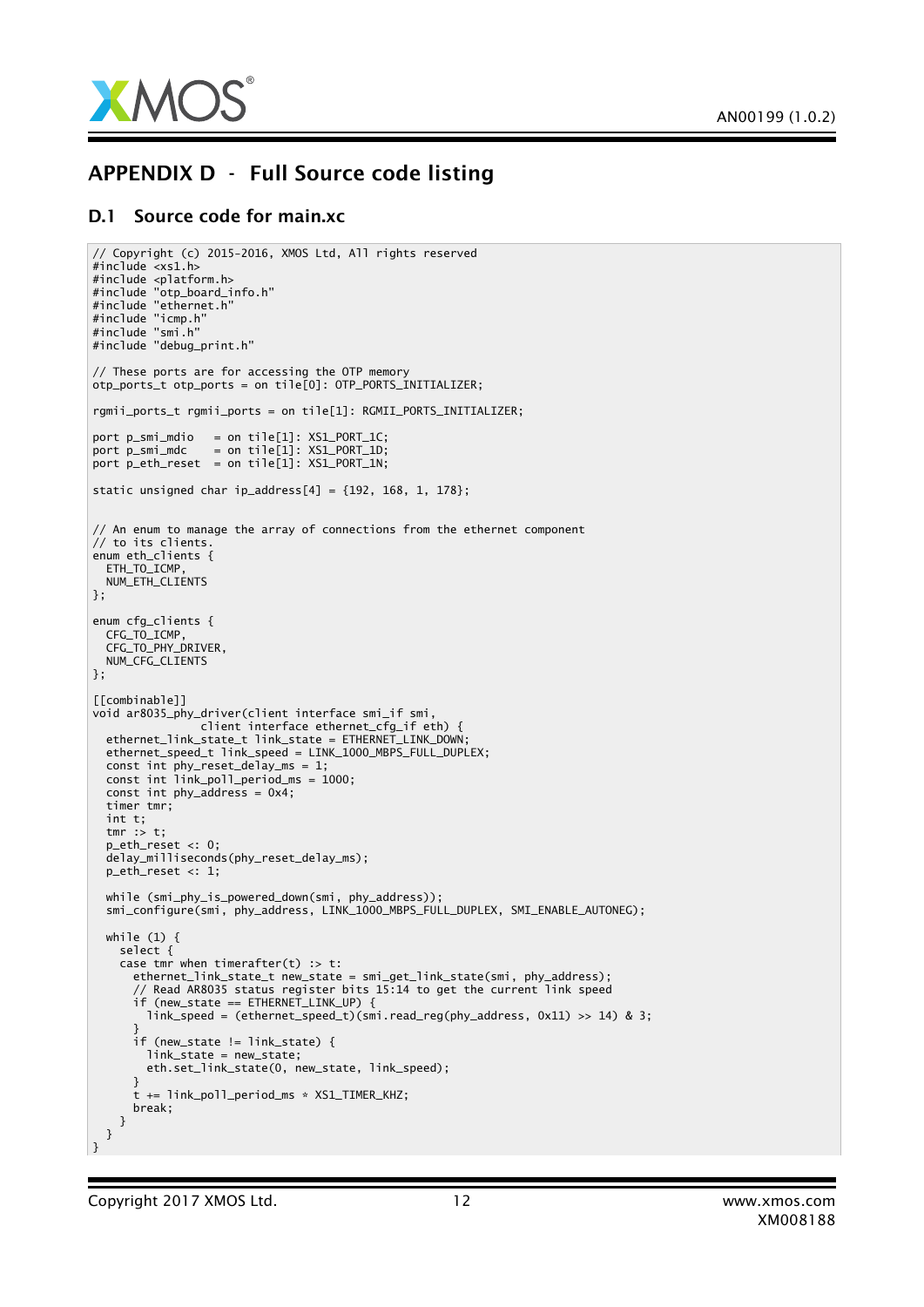

int main()

```
{
  ethernet_cfg_if i_cfg[NUM_CFG_CLIENTS];
  ethernet_rx_if i_rx[NUM_ETH_CLIENTS];
  ethernet_tx_if i_tx[NUM_ETH_CLIENTS];
 streaming chan c_rgmii_cfg;
 smi_if i_smi;
 par {
   on tile[1]: rgmii_ethernet_mac(i_rx, NUM_ETH_CLIENTS,
                                    i_tx, NUM_ETH_CLIENTS,
                                    null, null,
                                    c_rgmii_cfg,
                                    rgmii_ports,
                                    ETHERNET_DISABLE_SHAPER);
    on tile[1].core[0]: rgmii_ethernet_mac_config(i_cfg, NUM_CFG_CLIENTS, c_rgmii_cfg);
    on tile[1].core[0]: ar8035_phy_driver(i_smi, i_cfg[CFG_TO_PHY_DRIVER]);
   on tile[1]: smi(i_smi, p_smi_mdio, p_smi_mdc);
    on tile[0]: icmp_server(i_cfg[CFG_TO_ICMP],
                             i_rx[ETH_TO_ICMP], i_tx[ETH_TO_ICMP],
                            ip_address, otp_ports);
  }
  return 0;
}
```
### D.2 Source code for icmp.xc

```
// Copyright (c) 2013-2017, XMOS Ltd, All rights reserved
#include <debug_print.h>
#include <xclib.h>
#include <stdint.h>
#include <ethernet.h>
#include <otp_board_info.h>
#include <string.h>
static unsigned short checksum_ip(const unsigned char frame[34])
{
  int i;
 unsigned accum = 0;
  for (i = 14; i < 34; i += 2){
   accum += *((const uint16 t*)(frame + i));
 }
  // Fold carry into 16bits
 while (accum >> 16)
  {
   \text{accum} = (\text{accum} \& \text{0xFFFF}) + (\text{accum} >> 16);}
 \text{accum} = \text{byterev}(\sim \text{accum}) \gg 16;return accum;
}
static int build_arp_response(unsigned char rxbuf[64],
                                unsigned char txbuf[64],
                                const unsigned char own_mac_addr[MACADDR_NUM_BYTES],
                                const unsigned char own_ip_addr[4])
{
 unsigned word;
  unsigned char byte;
  for (int i = 0; i < MACADDR_NUM_BYTES; i++){
    byte = rxbuf[22+i];txbuf[i] = byte;
    txbuf[32 + i] = byte;
```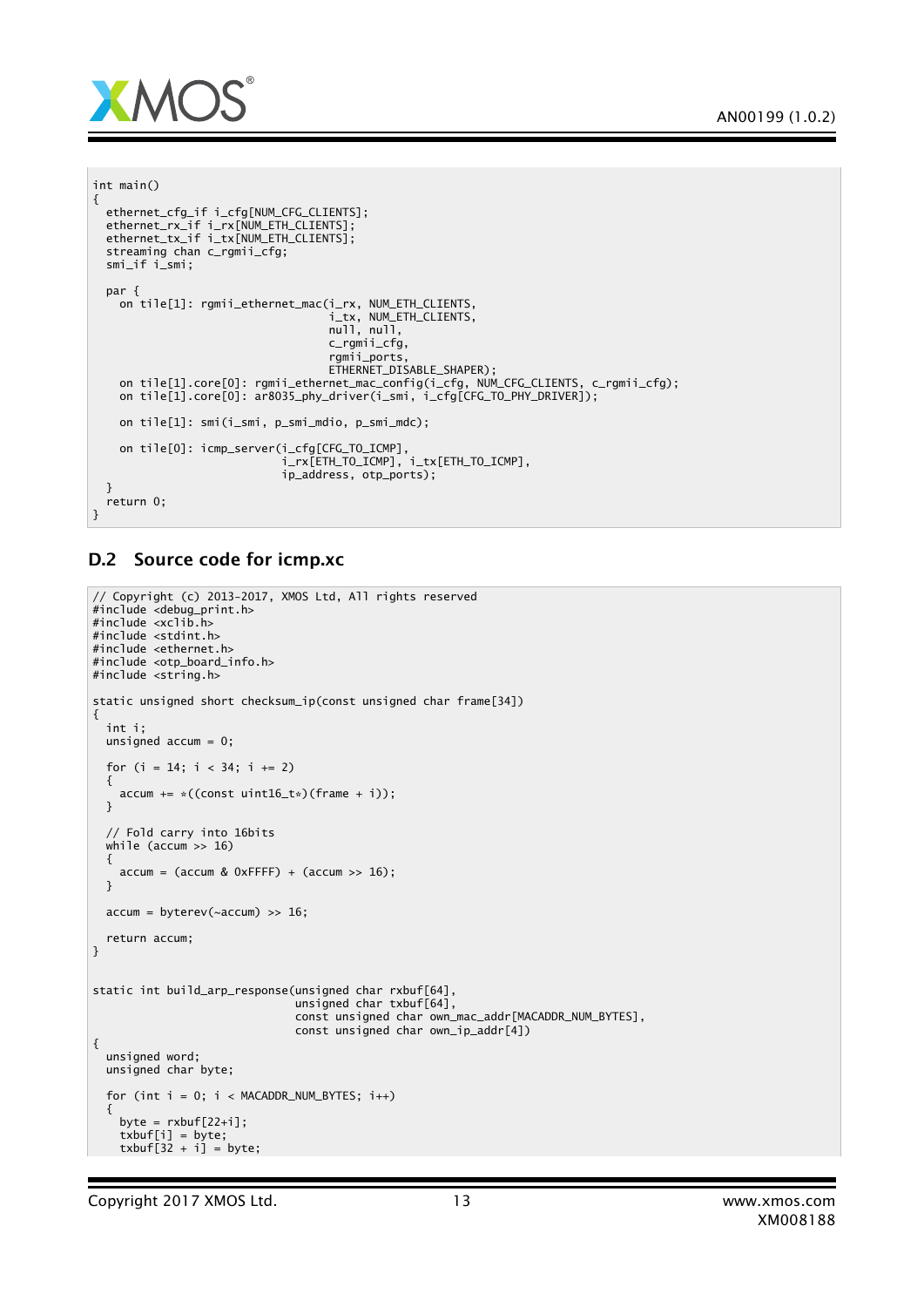

```
}
  word = ((const unsigned int *) rxbuf)[7];
 for (int i = 0; i < 4; i++)
 {
   txbuf[38 + i] = word & OxFF;word \gg= 8;
 }
 txbuf[28] = own-ip\_addr[0];txbuf[29] = own-ip\_addr[1];txbuf[30] = own-ip\_addr[2];txbuf[31] = own-ip\_addr[3];for (int i = 0; i < MACADDR_NUM_BYTES; i++){
   txbuf[22 + i] = own_max\_addr[i];txbuf[6 + i] = own_max\_addr[i];}
  txbuf[12] = 0x08;txbuf[13] = 0x06;txbuf\overline{[14]} = 0x00;
 txbuf[15] = 0x01;txbuf[16] = 0x08;txbuf\overline{[17]} = 0x00;
 txbuf[18] = 0 \times 06;
 txbuf[19] = 0x04;txbuf[20] = 0x00;txbuf[21] = 0x02;// Typically 48 bytes (94 for IPv6)
 for (int i = 42; i < 64; i++){
   txbuf[i] = 0x00;}
 return 64;
}
static int is_valid_arp_packet(const unsigned char rxbuf[nbytes],
                                unsigned nbytes,
                                const unsigned char own_ip_addr[4])
{
 if (rxbuf[12] != 0x08 || rxbuf[13] != 0x06)
    return 0;
 debug_printf("ARP packet received\n");
 if (((const unsigned int *) rxbuf)[3] != 0x01000608)
 {
    debug_printf("Invalid et_htype\n");
    return 0;
 }
 if (((const unsigned int *) rxbuf)[4] != 0x04060008)
 {
   debug_printf("Invalid ptype_hlen\n");
   return 0;
  }
 if ((((const unsigned int *) rxbuf)[5] & 0xFFFF) != 0x0100)
 {
    debug_printf("Not a request\n");
   return 0;
  }
  for (int i = 0; i < 4; i++){
    if (rxbuf[38 + i] != own_ip\_addr[i]){
      debug_printf("Not for us\n");
      return 0;
   }
 }
 return 1;
}
```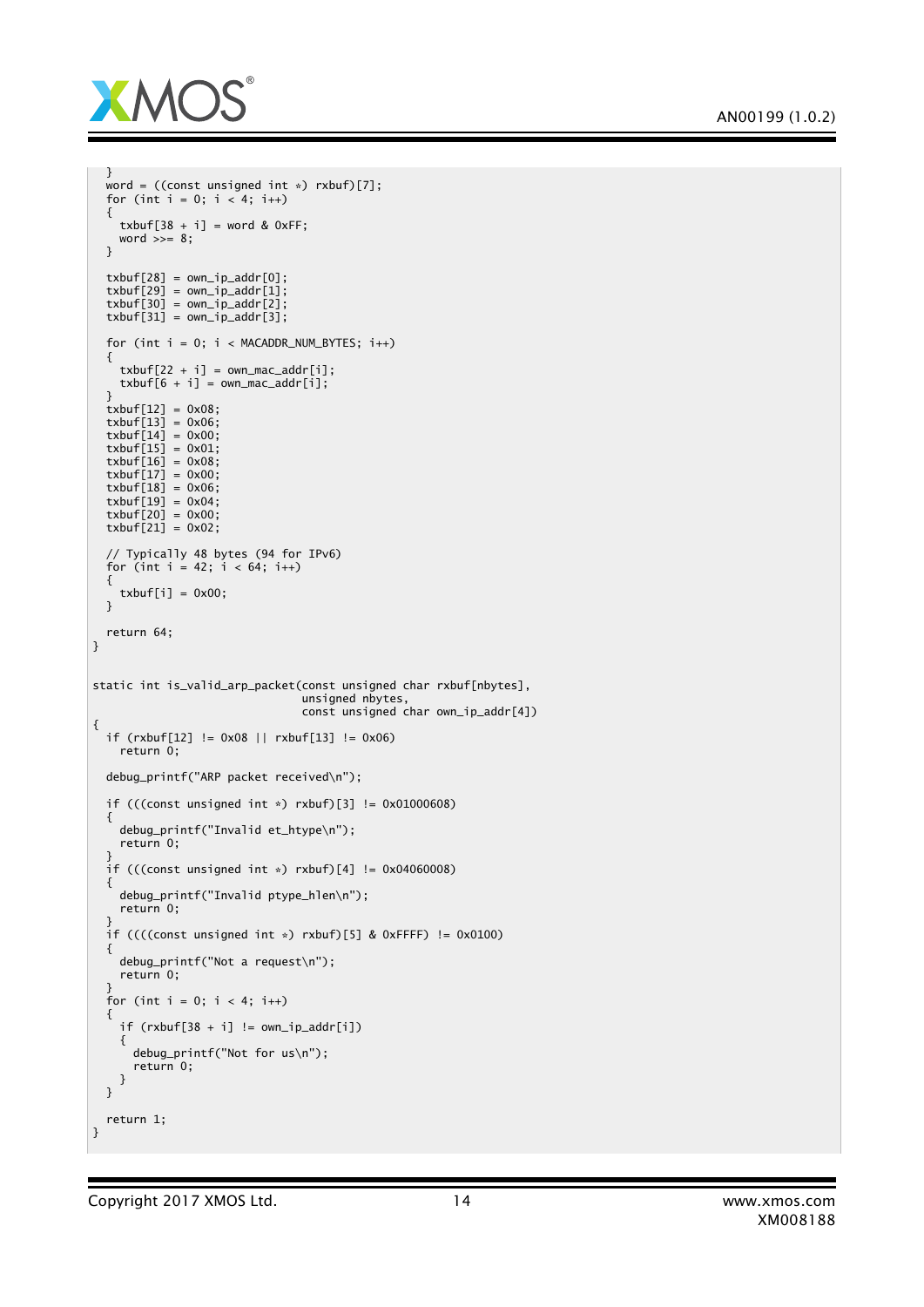

```
static int build_icmp_response(unsigned char rxbuf[], unsigned char txbuf[],
                                 const unsigned char own_mac_addr[MACADDR_NUM_BYTES],
                                 const unsigned char own_ip_addr[4])
{
  unsigned icmp_checksum;
  int datalen;
  int totallen;
  const int \text{tt} = 0x40;
  int pad;
  // Precomputed empty IP header checksum (inverted, bytereversed and shifted right)
  unsigned ip_checksum = 0x0185;
  for (int i = 0; i < MACADDR_NUM_BYTES; i++){
    txbuf[i] = rxbuf[6 + i];}
  for (int i = 0; i < 4; i++){
    txbuf[30 + i] = rxbuf[26 + i];}
  icmp_checksum = byterev(((const unsigned int *) rxbuf)[9]) >> 16;
  for (int i = 0; i < 4; i+1)
  {
    txbuf[38 + i] = rxbuf[38 + i];}
  totallen = byterev(((const unsigned int *) rxbuf)[4]) >> 16;
  datalen = totallen - 28;
  for (int i = 0; i < datalen; i++){
    txbuf[42 + i] = rxbuf[42+i];}
  for (int i = 0; i < MACADDR_NUM_BYTES; i++){
    txbuf[6 + i] = own_max\_addr[i];}
  ((unsigned int *) txbuf)[3] = 0x00450008;
totallen = byterev(28 + datalen) >> 16;
  ((unsigned int *) txbuf)[4] = totallen;
  ip checksum += totallen:
  ((\text{unsigned int }*) \text{txbuf}) [5] = 0x01000000 | (ttl << 16);((unsigned int *) txbuf)[6] = 0;<br>for (int i = 0; i < 4; i++)
  {
    txbuf[26 + i] = own_ip\_addr[i];}
  ip_checksum += (own_ip_addr[0] | own_ip_addr[1] << 8);
  ip_checksum += (own_ip_addr[2] | own_ip_addr[3] << 8);
  ip_checksum += txbuf[30] | (txbuf[31] << 8);
  ip_checksum += txbuf[32] | (txbuf[33] << 8);
  txbuf[34] = 0x00;txbuf[35] = 0x00;icmp_checksum = (icmp_checksum + 0x0800);
  icmp_checksum += icmp_checksum >> 16;
  txbuf[36] = icmp\_checksum \gg 8;txbuf[37] = icmp\_checksum & 0xFF;while (ip_checksum >> 16)
  {
    ip\_checksum = (ip\_checksum & QXFFFF) + (ip\_checksum > 16);}
  ip_checksum = byterev(~ip_checksum) >> 16;
  txbuf[24] = ip\_checksum >> 8;txbuf[25] = ip\_checksum & 0xFF;for (pad = 42 + datalen; pad < 64; pad++)
  {
    txbuf[pad] = 0x00;}
  return pad;
}
```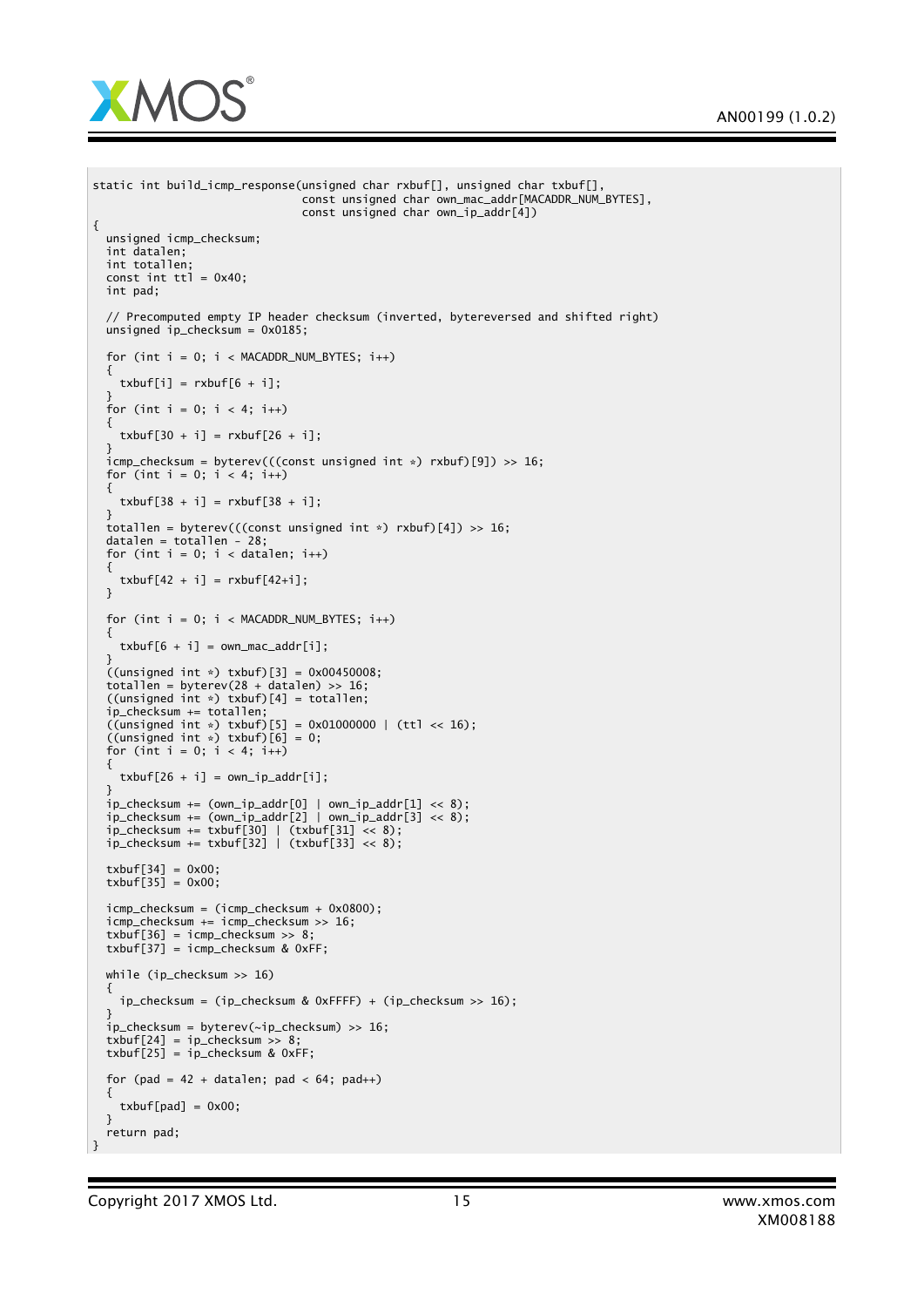

```
static int is_valid_icmp_packet(const unsigned char rxbuf[nbytes],
                                unsigned nbytes,
                                const unsigned char own_ip_addr[4])
{
 unsigned totallen;
  if (rxbuf[23] != 0x01)
    return 0;
 debug_printf("ICMP packet received\n");
 if (((const unsigned int *) rxbuf)[3] != 0x00450008)
 {
    debug_printf("Invalid et_ver_hdrl_tos\n");
    return 0;
  }
 if ((((const unsigned int *) rxbuf)[8] >> 16) != 0x0008)
 {
    debug_printf("Invalid type_code\n");
   return 0;
  }
  for (int i = 0; i < 4; i++){
    if (rxbuf[30 + i] := own_ip\_addr[i]){
      debug_printf("Not for us\n");
      return 0;
   }
 }
 totallen = byterev(((const unsigned int *) rxbuf)[4]) >> 16;
 if (nbytes > 60 && nbytes != totallen + 14)
 {
    debug_printf("Invalid size (nbytes:%d, totallen:%d)\n", nbytes, totallen+14);
    return 0;
  }
  if (checksum_ip(rxbuf) != 0)
 {
   debug_printf("Bad checksum\n");
    return 0;
 }
 return 1;
}
[[combinable]]
void icmp_server(client ethernet_cfg_if cfg,
                 client ethernet_rx_if rx,
                 client ethernet_tx_if tx,
                 const unsigned char ip_address[4],
                 otp_ports_t &otp_ports)
{
 unsigned char mac_address[MACADDR_NUM_BYTES];
 ethernet_macaddr_filter_t macaddr_filter;
 // Get the mac address from OTP and set it in the ethernet component
 otp_board_info_get_mac(otp_ports, 0, mac_address);
 size_t index = rx.get_index();
 cfg.set_macaddr(0, mac_address);
  memcpy(macaddr_filter.addr, mac_address, sizeof mac_address);
  cfg.add_macaddr_filter(index, 0, macaddr_filter);
 // Add broadcast filter
 memset(macaddr_filter.addr, 0xff, sizeof mac_address);
 cfg.add_macaddr_filter(index, 0, macaddr_filter);
 // Only allow ARP and IP packets to the app
 cfg.add_ethertype_filter(index, 0x0806);
 cfg.add_ethertype_filter(index, 0x0800);
 debug_printf("Test started\n");
 while (1)
```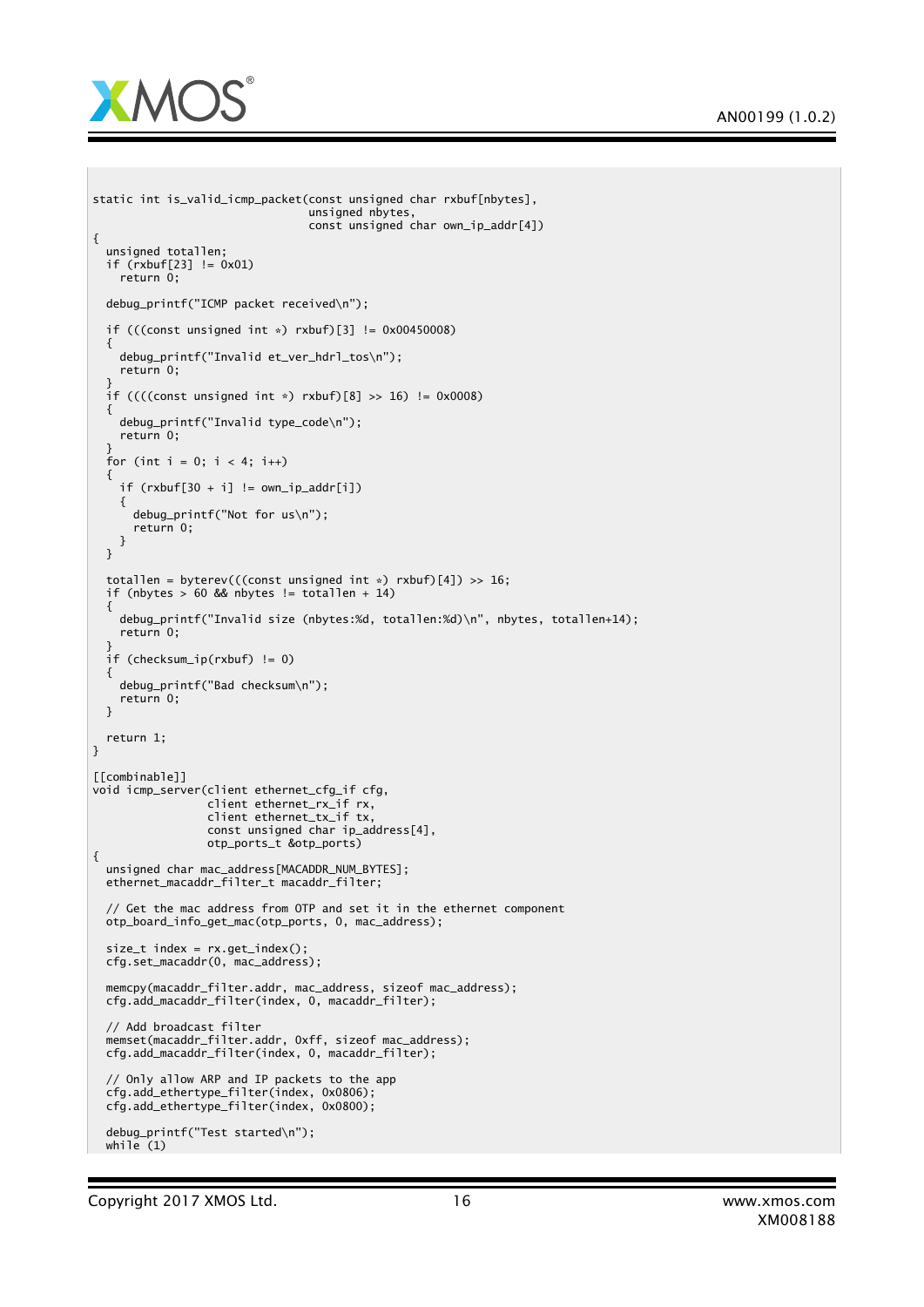

```
{
    select {
    case rx.packet_ready():
      unsigned char rxbuf[ETHERNET_MAX_PACKET_SIZE];
      unsigned char txbuf[ETHERNET_MAX_PACKET_SIZE];
      ethernet_packet_info_t packet_info;
      rx.get_packet(packet_info, rxbuf, ETHERNET_MAX_PACKET_SIZE);
      if (packet_info.type != ETH_DATA)
        continue;
      if (is_valid_arp_packet(rxbuf, packet_info.len, ip_address))
      {
        int len = build_arp_response(rxbuf, txbuf, mac_address, ip_address);
        tx.send_packet(txbuf, len, ETHERNET_ALL_INTERFACES);
        debug_printf("ARP response sent\n");
      }
      else if (is_valid_icmp_packet(rxbuf, packet_info.len, ip_address))
      {
        int len = build_icmp_response(rxbuf, txbuf, mac_address, ip_address);
        tx.send_packet(txbuf, len, ETHERNET_ALL_INTERFACES);
        debug_printf("ICMP response sent\n");
      }
      break;
    }
  }
}
```